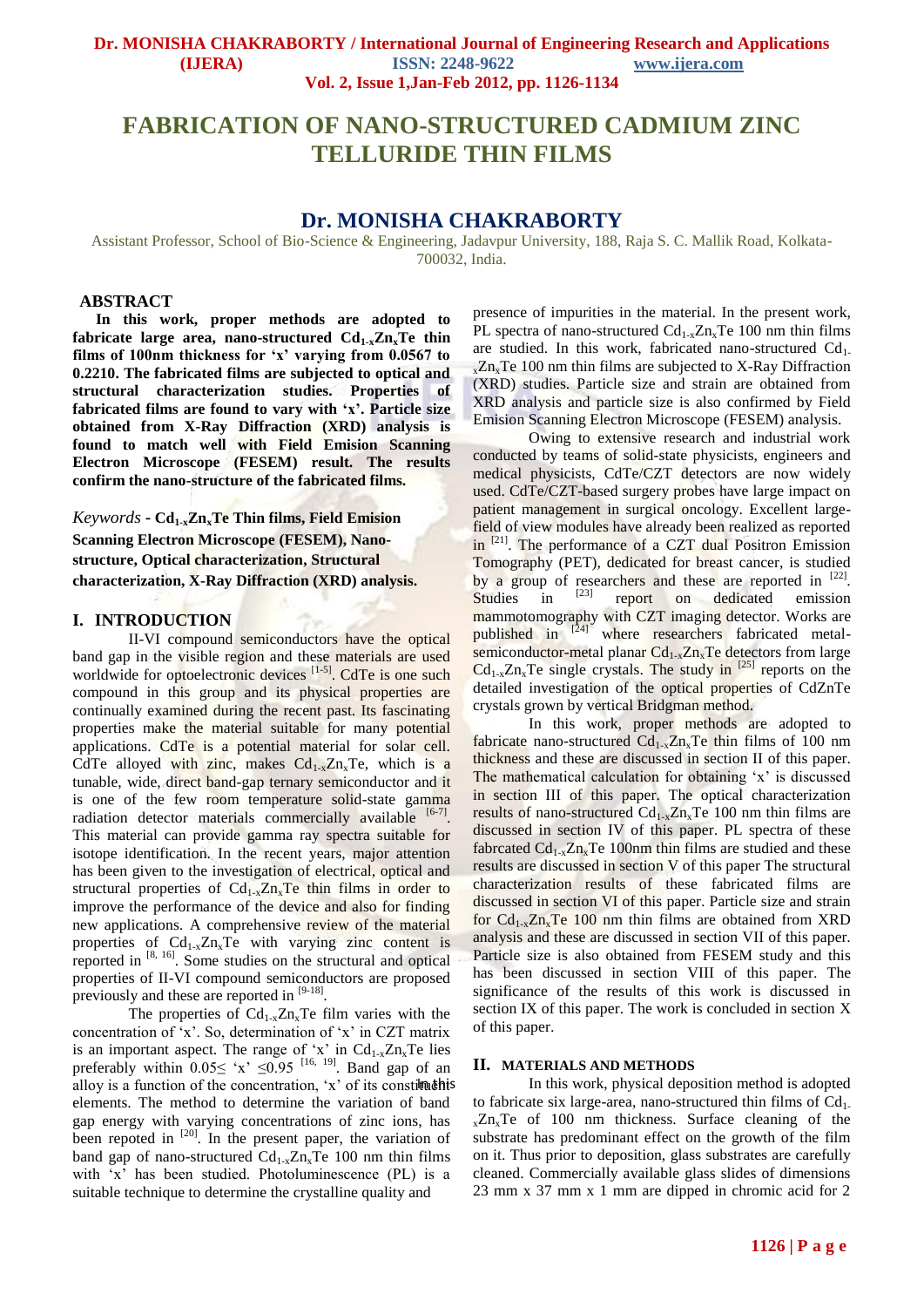hours. These are washed with detergent and finally ultrasonically cleaned with acetone before use.

 In order to design the six different compositions of nano-structured  $Cd_{1-x}Zn_xTe$  100 nm thin films, six different % ratio of the stack layer of ZnTe/CdTe is chosen and these are 20:80, 30:70, 40:60, 50:50, 60:40 and 70:30. For these six ratios of the stack layer of ZnTe/CdTe, six different values of 'x' are obtained. The mathematical detail is discussed with a sample calculation in section III of this paper.

For the film fabrication, 500W RF Sputtering unit has been used. ZnTe and CdTe targets are placed in the target holders of the RF sputtering unit. Plain glass substrates are kept at the bottom of the target holder and temperature to the order of 100°C is maintained on the substrates. Argon gas is injected from outside and pressure of the order of  $10^{-2}$  Torr has been maintained. At this pressure, the RF unit is energized and a power of 500W with a frequency of 13.56 MHz is applied between the target and the substrate. On application of this RF power the target gets energized and vapour of the target material produced deposits on the substrate. At the substrate temperature the film gets crystallized and the thickness is dependent on the sputtering time. Both CdTe and ZnTe targets are sputtered sequentially and a stack layer of ZnTe/CdTe is thus obtained. The stack layer is then annealed in vacuum  $(10^{-5})$ Torr) for an hour at 300°C. Both Cadmium and Zinc tried to inter-diffuse among each other to get into a stabilized state. Applications of thermal energy initiate both cadmium and zinc inter-diffusion. However, the stoichiometric ratio of cadmium and zinc is not equal and as a result the film is formed in the form of  $Cd_{1-x}Zn_xTe$ . The value of 'x' decides whether the film is CdTe or ZnTe. Thickness and deposition time for CdTe and ZnTe layers for each composition of nano-structured  $Cd_{1-x}Zn_xTe$  thin films of 100 nm thickness are tabulated in Table 1. The schematic of fabricated film for optical and structural characterization studies is shown in Fig. 1.



Fig. 1 Schematic of fabricated film for optical and structural characterization

## **III. SAMPLE CALCULATION OF 'X'**

In this section, the mathematics to determine 'x' in nano-structured  $Cd_{1-x}Zn_xTe$  thin film of 100 nm thickness is discussed with a sample calculation. For this purpose, one out of the six samples is considered and this is a 100 nm stack of CZT comprised of ZnTe film deposited on CdTe film. Percentage thickness ratio of ZnTe : CdTe layer is 60:40 and this can be expressed as given in Eq. (1.1).

$$
\frac{\% ZnTe}{\% CdTe} = \frac{60}{40} = \frac{n_{ZnTe}}{n_{CdTe}} = \frac{\frac{m_{ZnTe}}{M_{ZnTe}}}{\frac{m_{CdTe}}{M_{CdTe}}} \tag{1.1}
$$

where,

 $m_{ZnTe}$  and  $m_{CdTe}$  are the masses of ZnTe and CdTe layers respectively to attain the % ratio ZnTe : CdTe as 60:40.

 $M_{ZnTe}$  and  $M_{CdTe}$  are the molar masses of  $ZnTe$  and CdTe respectively and these values are  $M_{ZnTe} = 193$  gms/mol and  $M_{\text{CdTe}}$ =240 gms/mol. On putting these values, Eq. (1.1) becomes,

1.5 = 
$$
\frac{\rho_{ZnTe} T_{ZnTe} A.240}{\rho_{cdTe} T_{cdTe} A.193}
$$
 (1.2)

where,

=

'A' is the cross-sectional area of the substrate.  $\rho_{ZnTe}$  and  $\rho_{\text{CdTe}}$  are the density of ZnTe and CdTe layers respectively and these values are  $\rho_{ZnTe} = 6.34$  gms/cc and  $\rho_{CdTe} = 5.85$ gms/cc.  $T_{ZnTe}$  and  $T_{CdTe}$  are the values of thickness of  $ZnTe$ and CdTe layers respectively. On putting these values, Eq. (1.2) becomes,

$$
\frac{T_{\text{ZnTe}}}{T_{\text{CdTe}}} = 1.113022477\tag{1.3}
$$

$$
T_{ZnTe} + T_{CdTe} = 100nm \tag{1.4}
$$

Solutions of Eq.  $(1.3)$  and Eq.  $(1.4)$  give the values of the thickness of CdTe and ZnTe layers and these are,

TCdTe = 47.33 nm and TZnTe = 52.67 nm. (1.5 a) Deposition rates for CdTe and ZnTe targets are 78 nm/min and 45 nm/min respectively. (1.5 b) From Eq. (1.5 a) and Eq. (1.5 b) the deposition times for CdTe and ZnTe layers for this sample are obtained and these values are tCdTe = 36 sec and tZnTe = 1min 10 sec respectively. (1.5 c) So, mass of ZnTe layer, mZnTe = 333.96.A.10-7 gms

and mass of CdTe layer,  $m_{\text{CdTe}} = 276.86 \text{ A} \cdot 10^{-7} \text{ gms}$ .

Molar mass of Zinc,  $M_{Zn} = 65.38$  gms/mol.

So, 113.93.A.10<sup>-7</sup> gms of zinc is present in 333.96.A.10<sup>-7</sup> gms of ZnTe.

$$
\therefore \text{ Fraction of zinc in this CZT matrix} = \frac{113.93.A.10^{-7}}{(276.86 + 333.96).A.10^{-7}} = 0.1865
$$
(1.6)

Similarly, for other % ratios of ZnTe : CdTe layers considered in this study, the values of 'x' are calculated and the results are tabulated in Table 1.

#### **IV. OPTICAL CHARACTERIZATION AND RESULTS**

The six samples of nano-structured  $Cd<sub>1-x</sub>Zn<sub>x</sub>Te$  thin films of 100 nm thickness are subjected to optical characterization studies. Transmission and reflection spectra of these samples are recorded using PerkinElmer Lambda 35 spectrophotometer and the plots of normalized values of  $(ahv)^2$  vs. hv are obtained.

A sample plot showing the variation of  $(ahv)^2$  vs. hv obtained for nano-structured  $Cd_{1-x}Z_{n_x}Te$  thin film of 100 nm thickness for the composition at ' $x$ ' = 0.1865 is shown in Fig. 2. From such curve, energy band gap of the fabricated film can be evaluated  $[8, 16, 18]$ . The band-gap of this sample is found to be 1.9980 eV. For other values of 'x', the energy band gaps are similarly obtained. Fig. 3 shows the variation of band gap with 'x'. It is observed in Fig. 3 that band gap of the fabricated film is a function of 'x'.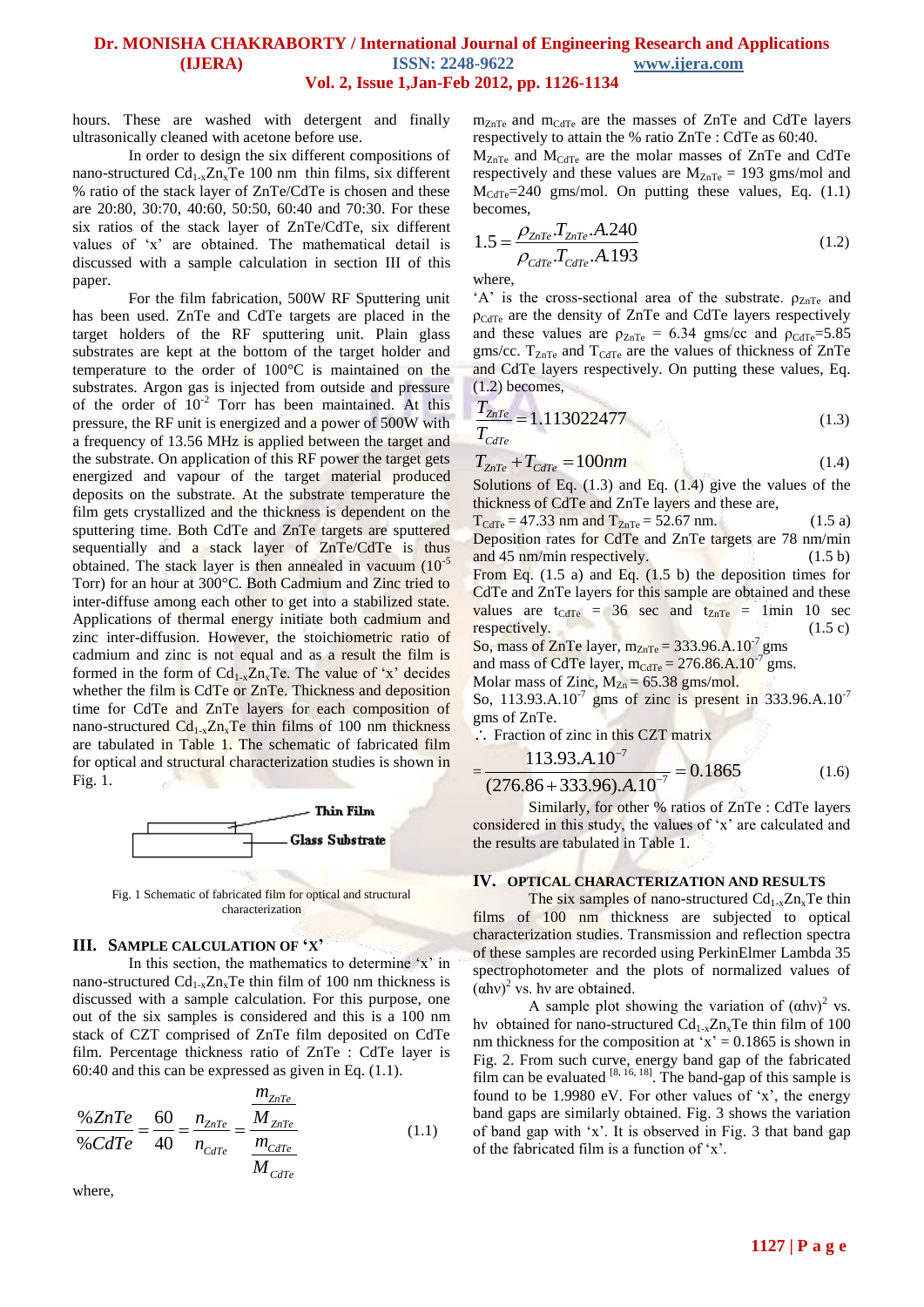| S.No.          | $%ZnTe$ : $%CdTe$ | Thickness  | Thickness         | Deposition time   | Deposition time                 | Fraction of  |
|----------------|-------------------|------------|-------------------|-------------------|---------------------------------|--------------|
|                |                   | of ZnTe    | of CdTe           | for CdTe layer    | for ZnTe layer                  | Zinc in      |
|                |                   | layer      | layer             |                   |                                 | <b>CZT</b>   |
|                |                   |            |                   | $t_{\text{CdTe}}$ | $t_{ZnTe}$                      | matrix,      |
|                |                   | $T_{ZnTe}$ | $T_{\text{CdTe}}$ |                   |                                 |              |
|                |                   |            |                   |                   |                                 | $\mathbf{x}$ |
|                |                   | (nm)       | (nm)              |                   |                                 |              |
| $\mathbf{1}$   | 20:80             | 15.65      | 84.35             | 1 min 5 sec       | 21 sec                          | 0.0567       |
|                |                   |            |                   |                   |                                 |              |
| 2              | 30:70             | 24.13      | 75.87             | 58 sec            | 32 sec                          | 0.0870       |
|                |                   |            |                   |                   |                                 |              |
| 3              | 40:60             | 33.10      | 66.90             | 51 sec            | 44 sec                          | 0.1182       |
|                |                   |            |                   |                   |                                 |              |
| $\overline{4}$ | 50:50             | 42.60      | 57.40             | 44 sec            | 57 sec                          | 0.1510       |
|                |                   |            |                   |                   |                                 |              |
| 5              | 60:40             | 52.67      | 47.33             | 36 sec            | $1 \text{ min } 10 \text{ sec}$ | 0.1865       |
| 6              | 70:30             | 63.39      | 36.61             | 28 sec            | $1 \text{ min } 25 \text{ sec}$ | 0.2210       |
|                |                   |            |                   |                   |                                 |              |

Table 1 Thickness and Deposition Times of ZnTe and CdTe layers in 100 nm CZT Films

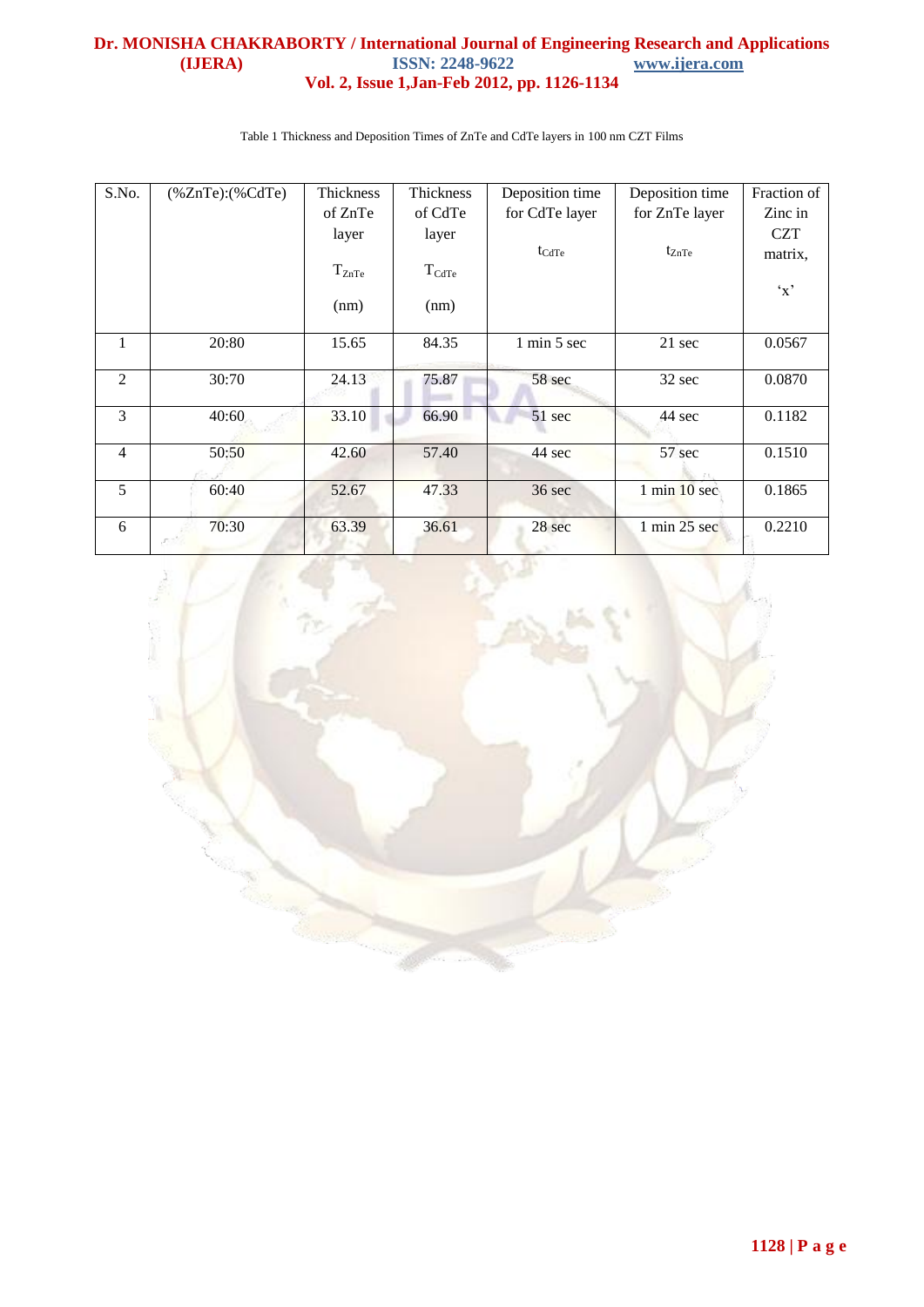

Fig. 2 Variation of  $(\alpha h v)^2$  vs. hv of nano-structured  $Cd_{1-x}Zn_xTe$ 100 nm thin film at ' $x$ ' = 0.1865



Fig. 3 Variation of band gap energy with 'x'

#### **V. PHOTOLUMINESCENCE RESULTS**

.

Photoluminescence (PL) spectra for nanostructured  $Cd_{1-x}Zn_xTe$  100 nm thin films, deposited on glass substrate, are obtained for different 'x', with photo-excitations at 450 nm. PL studies are done using PerkinElmer LS 55 luminescence spectrometer. The typical plot of room temperature PL spectra of nano-structured  $Cd_{1-x}Zn_xTe$  100 nm thin film for 'x'= 0.1865 is shown in Fig. 4 as sample result.



Fig. 4 Room Temperature PL spectra of nano-structured thin film of  $Cd_{1-x}Zn_xTe$  of 100 nm thickness at 'x' = 0.1865

Similarly, for other values of 'x' of nanostructured  $Cd_{1-x}Zn_xTe$  100 nm thin films, plots of room temperature PL spectra are obtained.

## **VI. STRUCTURAL CHARACTERIZATION AND RESULTS**

X-Ray Diffraction (XRD) spectra of the fabricated films are recorded on Rigaku Miniflex (Japan) powder diffractometer using  $Cu$  K $\alpha$  radiation (1.5406 Å). The scanning angle range, 2θ of the diffractometer, is from 20º to 70º. XRD spectra of nano-structured  $Cd_{1-x}Zn_xTe$  100 nm thin film at 'x' = 0.1865 is shown in Fig. 5 as sample result. At constant temperature, crystal lattice constant of an alloy bears a linear relationship with the concentrations of the constituent elements <sup>[26]</sup>. For a simple cubic lattice, the lattice constant bears a relation with d-value where'd' is the spacing between adjacent parallel planes  $[27]$ . So, this implies that the 2 $\theta$  values of the peaks of nano-structured  $Cd_{1-x}Zn_xTe$ 100 nm thin films at 'x' =  $0.1865$ , as shown in Fig. 5 will lie in between the 2θ values of the peaks of the corresponding planes of CdTe and ZnTe cubic crystals. On the basis of this idea and standard JCPDS files, CZT peaks in the XRD spectra of nanostructured  $Cd_{1-x}Zn_xTe$  100 nm thin films at 'x' = 0.1865 are identified and the details of these results are tabulated in Table 2(a). Peaks other than CZT are also identified in the XRD spectra of nano-structured  $Cd_{1-x}Zn_xTe$  100 nm thin films at 'x' = 0.1865 and the details of these results are tabulated in Table 2(b).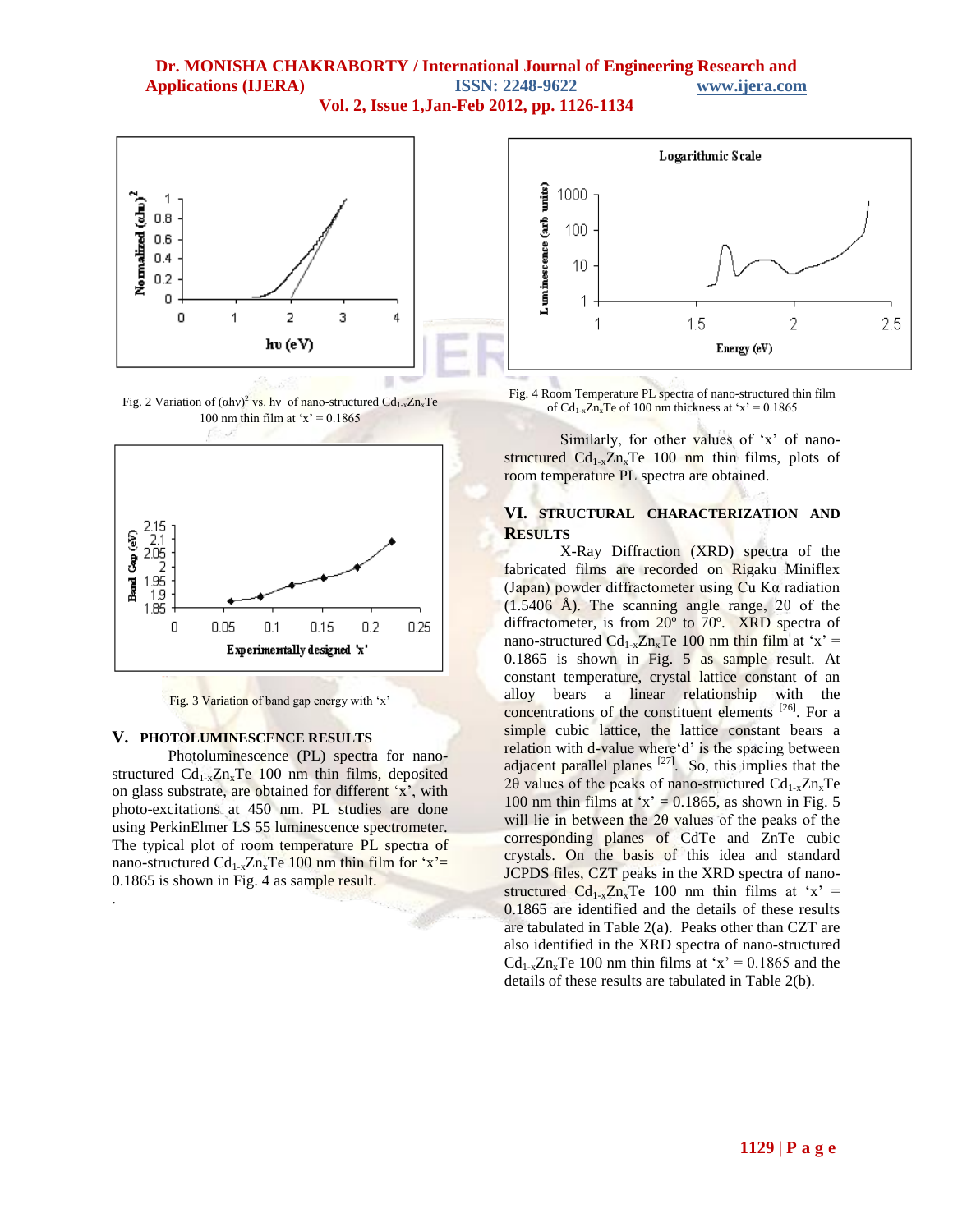

Fig. 5 XRD spectra of nano-structured  $Cd_{1-x}Zn_xTe$  thin film at 'x'= 0.1865

Similarly, for other values of 'x' of nanostructured  $Cd_{1-x}Zn_xTe$  100 nm thin films, XRD spectra are obtained and their respective results have shown a good agreement with standard JCPDS files. CZT planes in nano-structured  $Cd<sub>1-x</sub>Zn<sub>x</sub>Te$  100 nm thin films are thus identified and these are tabulated in Table 3. The details of the identified CZT planes include the values of inter-planar spacing i.e. dvalues, FWHM, peak no. and  $I/I_0$  and these are tabulated in Table 3 for nano-structured  $Cd_{1-x}Zn_xTe$ 100 nm thin films at various 'x'. The absence of CZT planes are marked as blank in Table 3.

#### **VII. DETERMINATION OF STRAIN AND PARTICLE SIZE**

The FWHM  $(\beta)$  can be expressed as a linear combination of the contributions from the strain  $(\epsilon)$ and particle size (L) as given by Eq. (1.7) [26, 28].<br>  $\beta \cos \theta = 1 + \varepsilon \sin \theta$ 

$$
\frac{\beta \cos \theta}{\lambda} = \frac{1}{L} + \frac{\varepsilon \sin \theta}{\lambda}
$$
\n(1.7)  
\nPlots showing the variation of  $\frac{\sin \theta}{\lambda}$  vs

$$
\frac{\beta \cos \theta}{\lambda}
$$
 obtained from nano-structured Cd<sub>1-x</sub>Zn<sub>x</sub>Te

100 nm thin film for the composition at ' $x' = 0.1865$ is shown in Fig. 6 as sample result.



Fig. 6 Variation of (Sinθ)/λ vs (βCosθ)/λ of nano-structured thin film of  $Cd_{1-x}Zn_xTe$  of 100 nm thickness at 'x' = 0.1865

Similarly, for other values of 'x', such plots showing the variation of (Sinθ)/λ vs (βCosθ)/λ for nano-structured  $Cd_{1-x}Zn_xTe$  100 nm thin films are obtained. Particle size is obtained from the intercept and strain is obtained from the slope of these plots. Particle size and strain are found to be 34.39 nm and -0.0026 respectively for nano-structured  $Cd_{1-x}Zn_xTe$ 100 nm thin film at 'x' =  $0.1865$ . Similarly, for other values of 'x', particle sizes and strains are obtained. Variation of strain with particle size for all the compositions of nano-structured  $Cd_{1-x}Zn_xTe$  100 nm thin films is shown in Fig. 7.



Fig. 7 Variation of strain with particle size for nano-structured thin films of  $Cd_{1-x}Zn_xTe$  of 100 nm thickness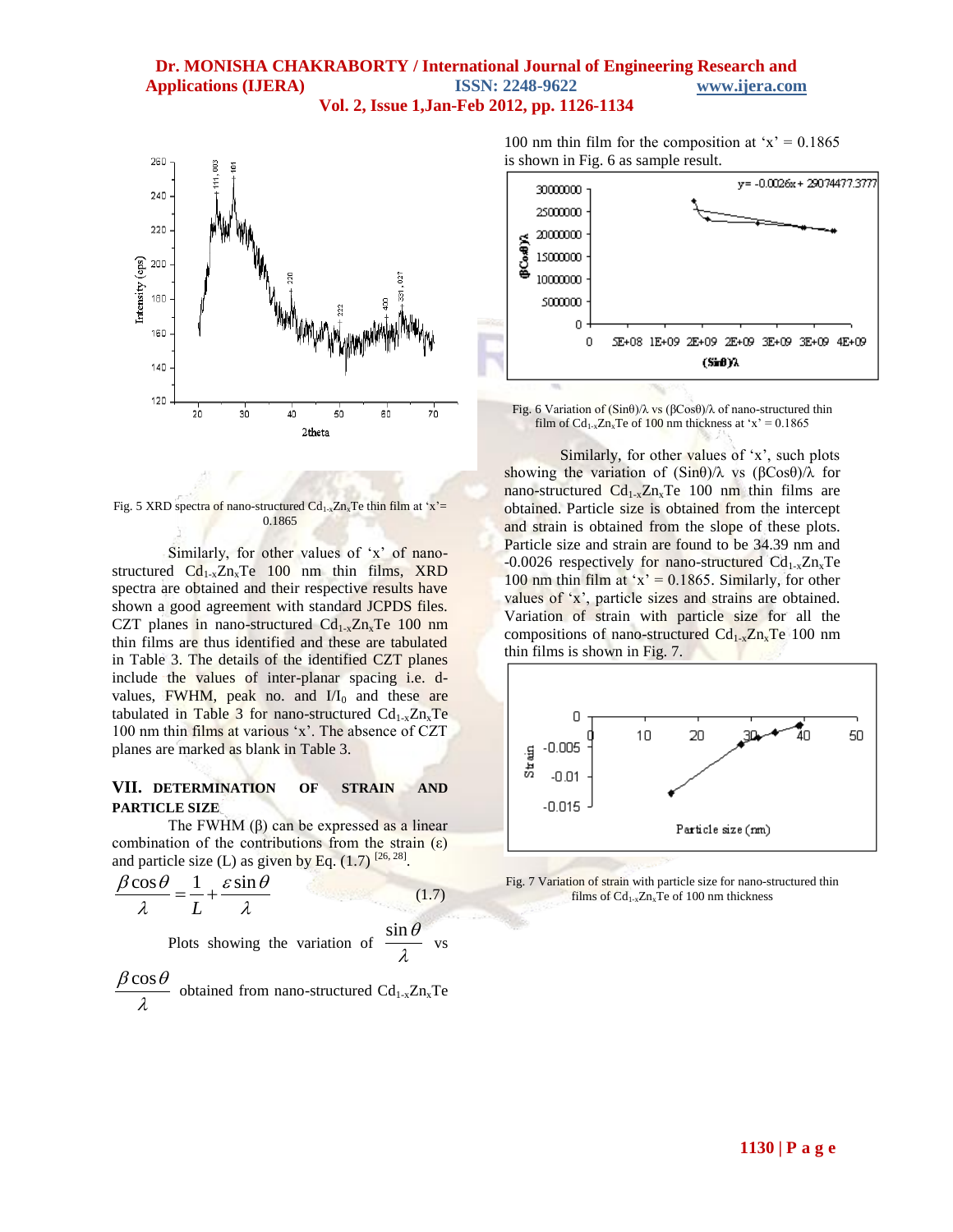## **Dr. MONISHA CHAKRABORTY / International Journal of Engineering Research and**  Applications (**IJERA**) **Vol. 2, Issue 1,Jan-Feb 2012, pp. 1126-1134**

| S. No.         | Peak No. | 2theta (deg) | $\mathbf{I}/\mathbf{I}$ o | <b>Planes</b> | <b>JCPDS</b> Card No.         |
|----------------|----------|--------------|---------------------------|---------------|-------------------------------|
|                | 3        | 23.93        | 89                        | 111           | CdTe-150770-ZnTe-800022       |
| $\overline{2}$ | 3        | 23.93        | 89                        | 003           | CZT-471296                    |
| 3              | 10       | 39.68        | 62                        | 220           | CdTe-150770-ZnTe-800022       |
| 4              | 10       | 39.68        | 62                        | 220           | CZT-471296                    |
| 5              | 13       | 49.82        | 48                        | 222           | ъ.<br>CdTe-752083-ZnTe-800002 |
| 6              | 16       | 59.93        | 58                        | 400           | CdTe-752083-ZnTe-800022       |
| $\tau$         | 21       | 62.93        | 47                        | 331           | CdTe-150770-ZnTe-752085       |
| 8              | 21       | 62.93        | 47                        | 027           | CZT-471296                    |

Table 2(a) Details of CZT peaks in nano-structured  $Cd_{1-x}Zn_xTe$  100 nm thin film at 'x' = 0.1865

Table 2(b) Details of other peak in nano-structured  $Cd_{1-x}Zn_xTe$  100 nm thin film at 'x' = 0.1865

| S. No. | Peak No. | 2theta (deg) | $\mathop{\rm I\mskip -1.5mu\it\rm I\mskip -1.5mu l}$ | Planes | <b>JCPDS</b> Card no |
|--------|----------|--------------|------------------------------------------------------|--------|----------------------|
|        |          | 27.47        | 100                                                  | 101    | Te-850555            |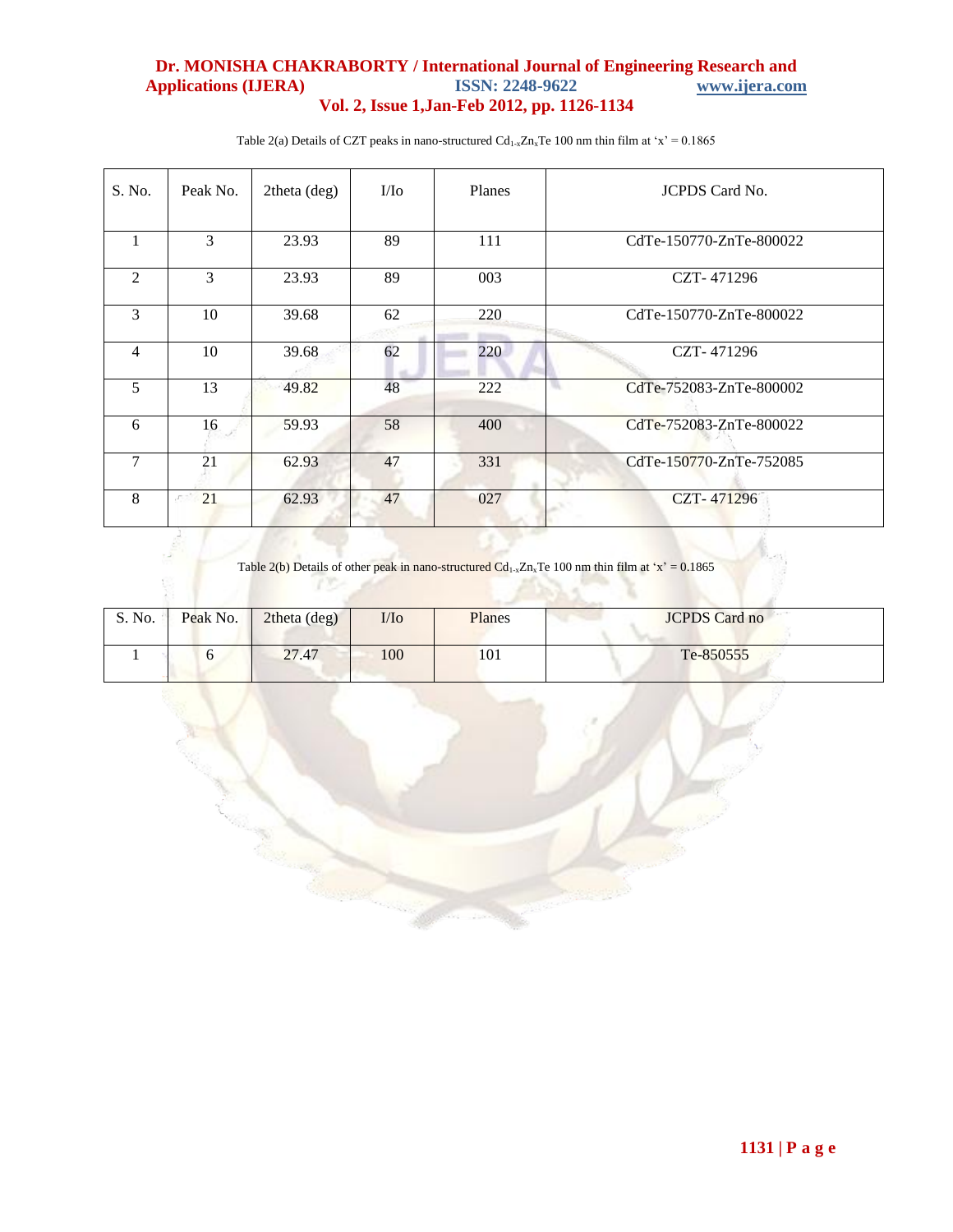| Fraction of<br>Zinc<br>(x)             | 111                                      | 003                                      | 200                                     | 220                         | 311                         | 400                         | 420                             | 331                         | 027                         | 021                                     | 222                         |
|----------------------------------------|------------------------------------------|------------------------------------------|-----------------------------------------|-----------------------------|-----------------------------|-----------------------------|---------------------------------|-----------------------------|-----------------------------|-----------------------------------------|-----------------------------|
| 0.0567                                 | 3.7200<br>0.282<br>$\mathfrak{Z}$<br>100 | 3.7200<br>0.282<br>$\mathfrak{Z}$<br>100 | 3.1596<br>0.212<br>6<br>40              | 2.2259<br>0.212<br>13<br>57 | 1.8941<br>0.247<br>16<br>41 | 1.5715<br>0.212<br>19<br>45 | 1.4043<br>0.212<br>21<br>43     |                             |                             |                                         |                             |
| 0.0870                                 | 3.7062<br>0.282<br>3<br>81               |                                          | 1.3648<br>0.212<br>21<br>65             |                             | 1.8975<br>0.212<br>14<br>63 |                             | 1.3899<br>0.212<br>20<br>62     |                             |                             |                                         |                             |
| 0.1182                                 | 3.6926<br>0.212<br>$\overline{2}$<br>20  | 3.6926<br>0.212<br>$\sqrt{2}$<br>20      | 3.1335<br>0.212<br>$\overline{7}$<br>9  |                             |                             |                             | 1.4225<br>0.282<br>26<br>$30\,$ | 1.4744<br>0.247<br>24<br>17 | 1.4744<br>0.247<br>24<br>17 |                                         |                             |
| 0.1510                                 |                                          |                                          | 3.1174<br>0.247<br>$\mathfrak{S}$<br>38 |                             | 1.9363<br>0.212<br>13<br>29 | 1.5457<br>0.212<br>17<br>35 |                                 | 1.4839<br>0.212<br>18<br>33 | 1.4839<br>0.212<br>18<br>33 |                                         |                             |
| 0.1865                                 | 3.7154<br>0.212<br>3<br>89               | 3.7154<br>0.212<br>3<br>89               |                                         | 2.2695<br>0.176<br>10<br>62 |                             | 1.5421<br>0.212<br>16<br>58 | $\mathcal{R}$                   | 1.4756<br>0.212<br>21<br>47 | 1.4756<br>0.212<br>21<br>47 |                                         | 1.8287<br>0.176<br>13<br>48 |
| 0.2210                                 | 3.6701<br>0.212<br>$\overline{4}$<br>20  |                                          |                                         | 2.2323<br>0.388<br>13<br>21 | 1.9294<br>0.247<br>17<br>14 |                             |                                 | 1.4769<br>0.282<br>21<br>15 |                             | 3.6701<br>0.212<br>$\overline{4}$<br>20 | 1.8350<br>0.212<br>18<br>18 |
| <b>Representation</b><br><b>Waynes</b> |                                          |                                          |                                         |                             |                             |                             |                                 |                             |                             |                                         |                             |

Table 3 Details of identified CZT planes in nano-structured  $Cd_{1-x}Zn_xTe$  100nm thin films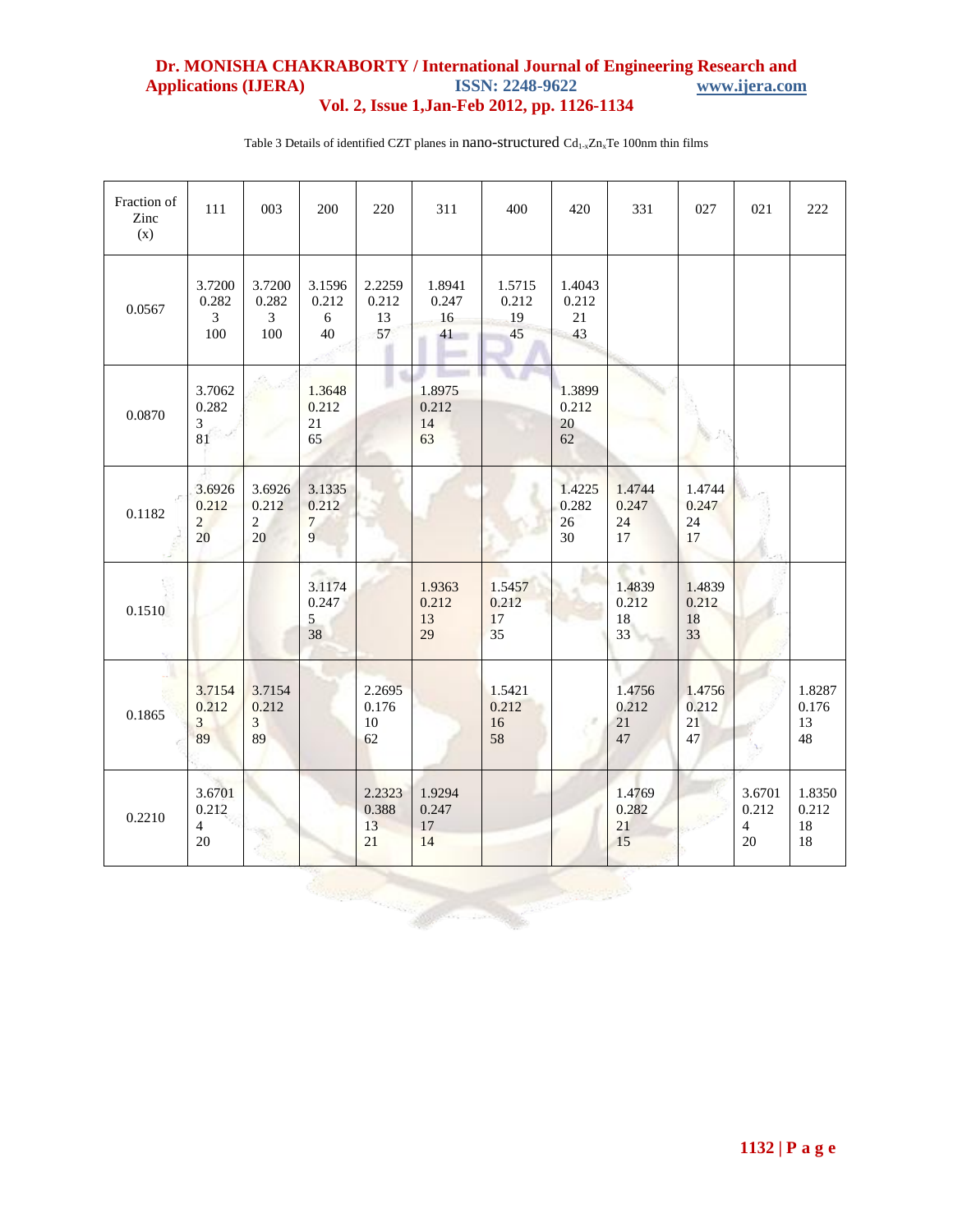#### **VIII. FESEM ANALYSIS**

Field Emision Scanning Electron Microscope (FESEM) is used to study the fine structure surface morphology of the fabricated film. From FESEM analysis, size and shape of particles are obtained. FESEM of  $Cd_{1-x}Zn_xTe$  thin film of 100 nm thickness at ' $x' = 0.1865$  is obtained using Jeol 6700F Field Emision Scanning Electron Microscope and this is shown in Fig. 8 at a magnification scale of 1,00000 as sample result.



Fig. 8 FESEM photograph of nano-structured  $Cd_{1-x}Zn_xTe$  100 nm thin film at 'x' =  $0.1865$  at 1, 00000 magnification

FESEM photograph as shown in Fig. 8 indicates the amorphous nature of the deposited film. Also, the average particle size for  $Cd_{1-x}Zn_xTe$  thin film of 100 nm thickness at ' $x' = 0.1865$  is about 33.67 nm as shown in Fig. 8.

#### **IX. DISCUSSIONS**

Optical results reveal that band gap of fabricated nano-structured  $Cd_{1-x}Zn_xTe$  100 nm thin films is a function of 'x'. There is increase in band gap with increase in 'x' as observed in Fig. 3. From the PL spectra, as shown in Fig. 4, it is observed that the sharpness of the peaks of nano-structured  $Cd<sub>1</sub>$ .  $_{x}Zn_{x}Te$  100 nm thin film at 'x' = 0.1865 is much less. Similar observations are obtained for other values of 'x'. This may be due to the predominance of nanostructured dimensional effect  $[17]$ . In the X-ray Diffraction (XRD) patterns of nano-structured  $Cd<sub>1</sub>$ .  $_{x}Zn_{x}Te$  100 nm thin films, for 'x' varying from 0.0567 to 0.2210, the peaks for CZT along with other peaks are identified. Results obtained from XRD analysis have shown a good agreement with standard JCPDS files. The peak heights and widths for identified planes are found to vary with 'x'. Some

peaks are found to lie between those for CdTe and ZnTe as discussed in section VI of this paper. Results obtained from XRD analysis indicate that 'x' is the parameter, in controlling the structure of the films. From the XRD spectra, as shown in Fig. 5, it is observed that the sharpness of the identified peaks is much less. Similar observations are obtained for other values of 'x'. This may be due to the predominance of nano-structured dimensional effect <sup>[18]</sup>. Particle size and strain are obtained for nanostructured thin films of  $Cd_{1-x}Zn_xTe$  of 100 nm thickness and these are discussed in section VII of this paper. It has been observed from Fig. 7 that with the decrease in particle size, compressive strain increases. From FESEM analysis, the average particle size for  $Cd_{1-x}Zn_xTe$  thin film of 100 nm thickness at 'x' =  $0.1865$  is found to be about 33.67 nm as shown in Fig. 8. The particle size for the same film, obtained from XRD analysis is found to be 34.39 nm. So, there is a close matching in the values of particle size obtained from XRD analysis and FESEM analysis as shown in Fig. 8.

#### **X. CONCLUSION**

This study infers that optical and structural properties of fabricated nano-structured  $Cd_{1-x}Zn_xTe$ 100 nm thin films are functions of 'x'. Decrease in particle size results in the increase in compressive strain. The value of particle size obtained from XRD analysis and FESEM analysis is found to be in close agreement to each other and these results confirm the nano-structure of the fabricated  $Cd<sub>1-x</sub>Zn<sub>x</sub>Te$  100 nm thin films.

#### **ACKNOWLEDGEMENTS**

Author is thankful to all the members of Advanced Materials and Solar Photovoltaic Division, School of Energy Studies, Jadavpur University, Kolkata, India for their help and cooperation.

#### **REFERENCES**

- [1] R. K. Willardson, A. C. Beer, *Semiconductors and Semimetals*, *13*, Academic, New York, 1978.
- [2] J. P. Faurie, J. Reno and M. Boukerche, *J. Crystal Growth*, *72*, 1985, 111.
- [3] T. E. Schlesinger, R. B. James*, Semiconductors and Semimetals*, *43*, Academic, San Diego, 1995.
- [4] R. Dornhaus, G. Nimitz, G. Höhler and E. A. Nickisch, *Springer*, 1983, 119.
- [5] Z. Q. Shi, C. M. Stahle and P. Shu, *Proc. SPIE*, *90*, 1998, 3553.